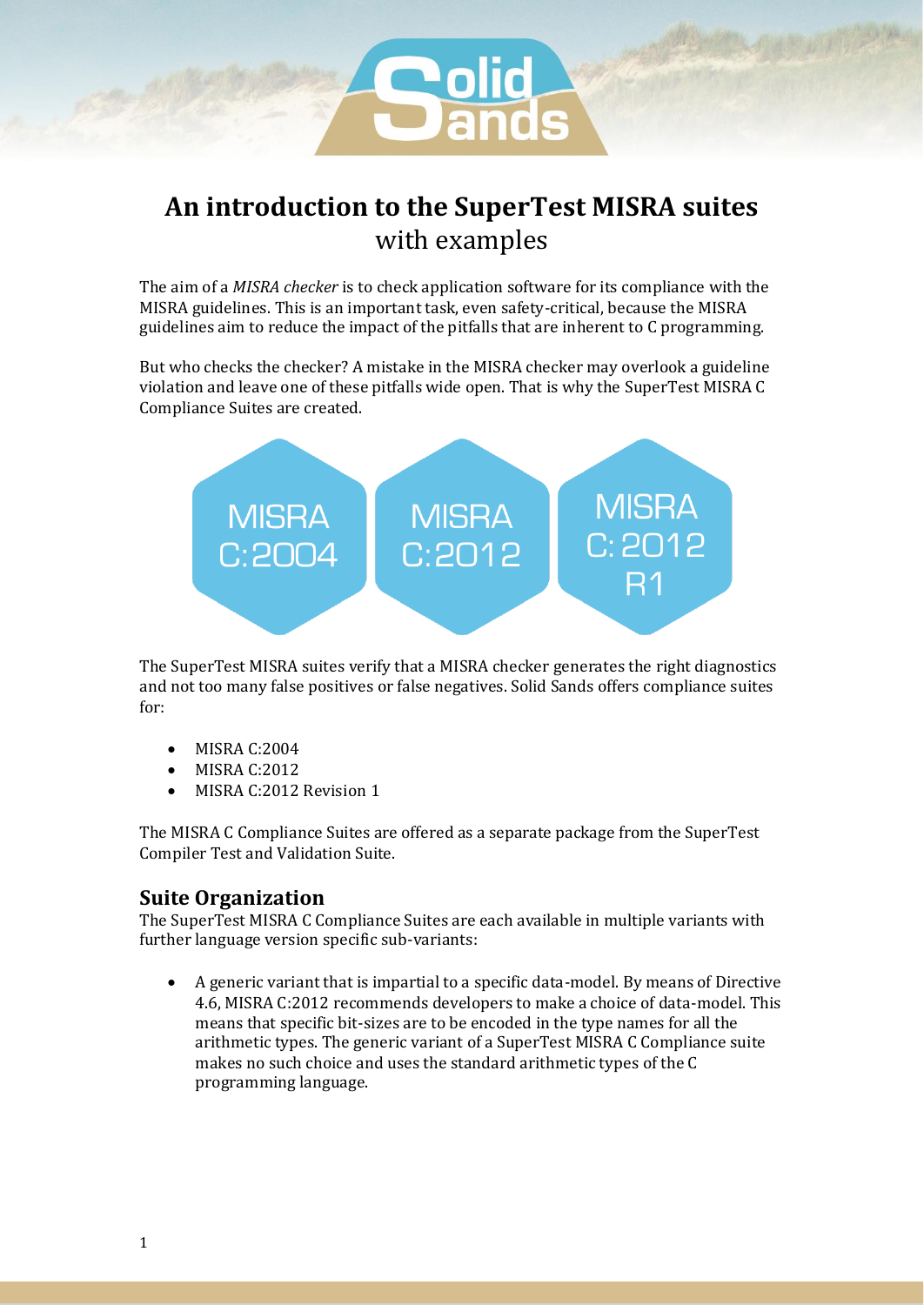- A variant that does assume a specific data-model: 8 bit characters, 16 bit shorts, 32 bit integers, 32 bit longs, 64 bit long longs, 32 bit floats, 64 bit doubles and 96 bit long doubles.
- A variant that assumes another specific data-model: 8 bit characters, 16 bit shorts, 32 bit integers, 64 bit longs, 64 bit long longs, 32 bit floats, 64 bit doubles and 128 bit long doubles.

All variants have a sub-suite specifically for C90. In the MISRA C:2012 and MISRA C:2012 R1 suites, there is also a sub-suite specifically for C99. (Note: MISRA C:2004 does not support C99.) They contain the tests that are compliant to the respective version of the C standard.

## **Test Examples**

The MISRA suites contain two types of tests: those which a name starting with an 'x', and those which a name that starts with a 't'. All tests are executable to also support runtime MISRA checking. All tests are compliant with C's syntax and constraints, but some tests may exhibit undefined behavior if that is what the pertaining MISRA guideline is meant to prevent.

#### **T-tests**

The so-called *t-tests* are fully conforming with the MISRA guidelines and should not trigger any diagnostics in the MISRA checking software.

This is an example of a t-test:

```
/*
 * Test for MISRA-C:2004 Rule 4.2:
     * Trigraphs shall not be used
 */
typedef signed int int32_t;
static int32_t fun (void);
static int32_t fun (void) {
   char r[50] = "OK: ??? ??.??+??~??^"; /* Compliant */
   return (r[0] != 'O') ? (int32_t)1 : (int32_t)0;
}
int32_t main (void) {
   return fun ();
```
**}**

In this test, the string that initializes the variable **r[50]** contains a number of character sequences that look like trigraph sequences, which the MISRA guidelines do not allow, but are not trigraphs. Hence, this code is compliant with MISRA Rule 4.2. No diagnostic should be given. The code is also constructed so that no other MISRA rules are violated.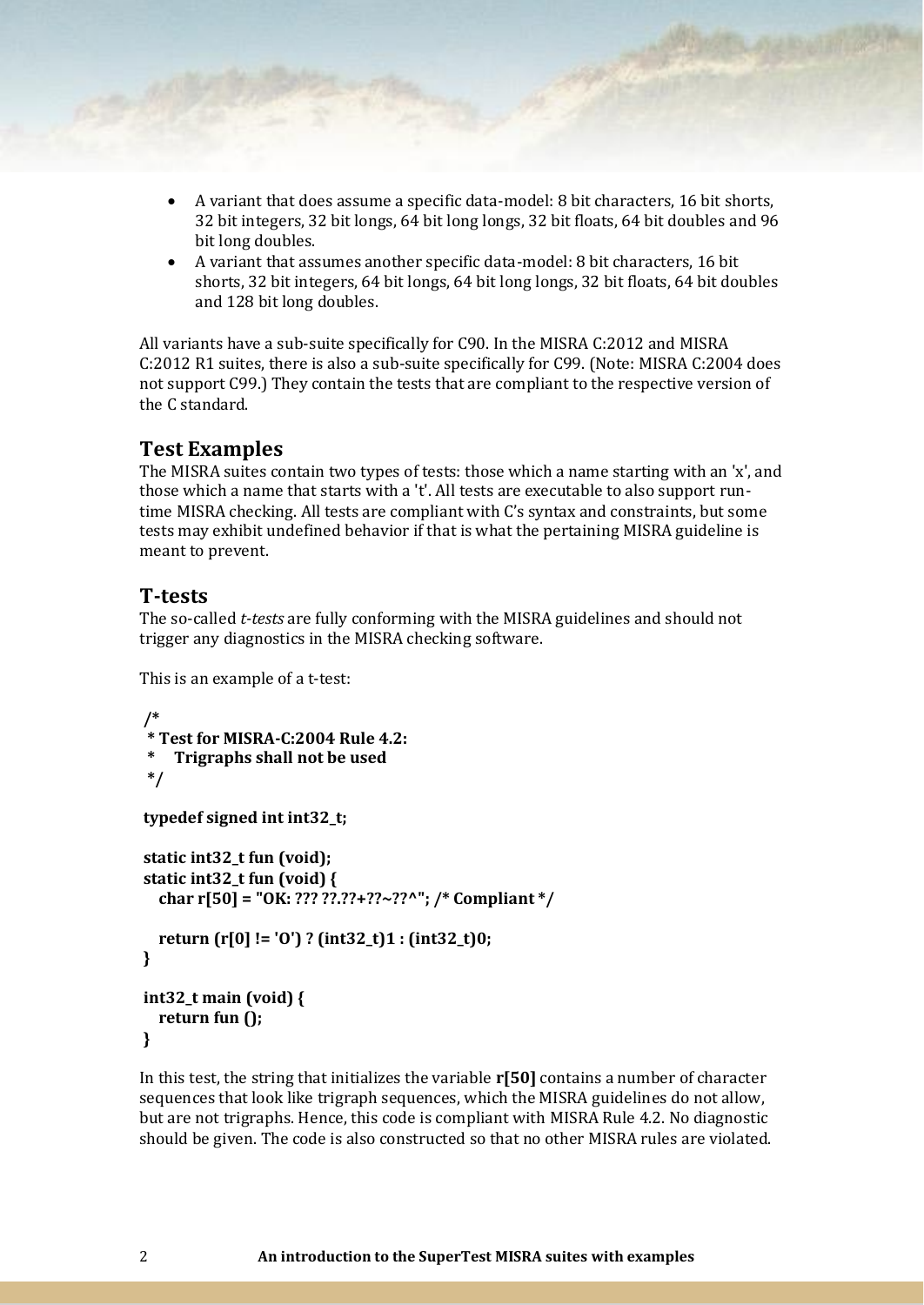#### **X-tests**

The *x-tests* contain a violation of one of the MISRA rules. When passed to a MISRA checker, they should trigger a diagnostic for a specific rule.

Here is an example of an x-test that violates Rule 5.4, which requires that tags are unique.

```
/* 
  * Test for MISRA-C:2004 Rule 5.4:
     * A tag name shall be a unique identifier
 * 
 * Notes on test:
 * Check that the following code violates MISRA Rule 5.4
 */ 
typedef unsigned short uint16_t;
typedef signed int int32_t;
typedef unsigned int uint32_t;
int32_t main (void) {
   uint32_t aval;
   { 
     enum thetag { x, y, z };
     enum thetag ty = y;
     aval = (ty < x) ? (int32_t)1U : (int32_t)0U;
   } 
   { 
     struct thetag { /* Not compliant */
       uint16_t a;
       uint16_t b;
     } str = {3U, 4U};
     aval += str.a;
   } 
   return (aval != 3U) ? (int32_t)1 : (int32_t)0;
}
```
Note that this x-test is perfectly fine C90 code. C90 allows the reuse of **thetag** in different scopes. But MISRA does not.

A big effort has been put into making the x-tests as specific as possible, so that they contain only one rule violation, and at the same time keep them concise and understandable. This is not always possible. Sometimes rules partially overlap and an additional diagnostic is triggered.

#### **Undecidable Rules**

Some of the MISRA rules are what is called *undecidable*. This means that for complex examples of such code, a MISRA checker may not be able to follow the control and data flow with sufficiently detail to decide if a rule is violated or not. For such rules, there are often 'trivial' cases for which a MISRA checker is expected to give a diagnostic. We have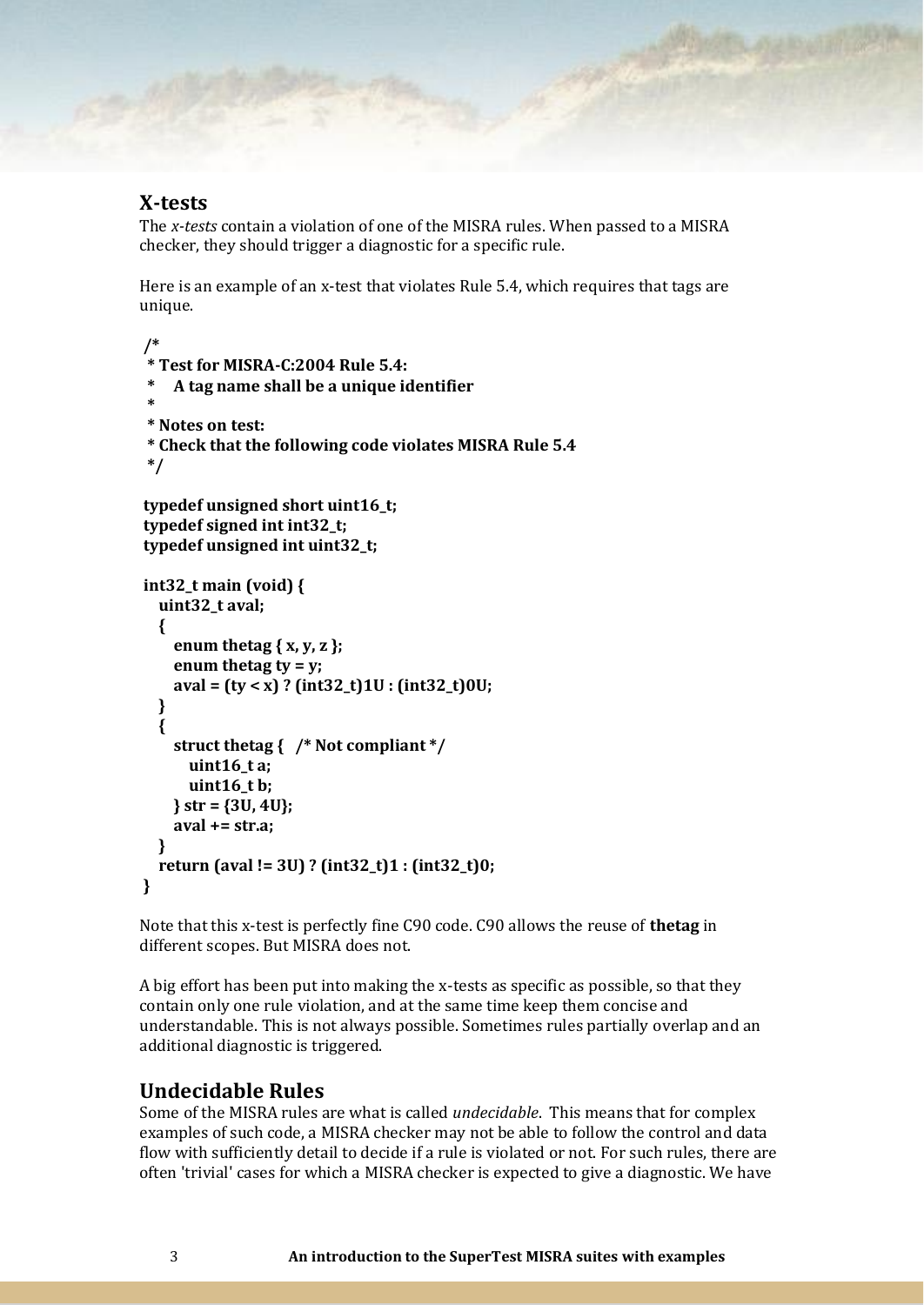tried to include such trivial cases in the suites as well. We have also tried to include more complex cases that are decidable with some effort. The following is an example of a t-test for an undecidable rule, so it should not give a diagnostic:

```
/* 
 * Test for MISRA-C:2004 Rule 17.3:
     * >, >=, <, <= shall not be applied to pointer
     * types except where they point to the same array
 * 
 * Notes on test:
 * Check that the code does not violate MISRA Rule 17.3
 */ 
typedef signed int int32_t;
int32_t main (void) {
   int32_t a[] = {1, 2, 3};
   int32_t *pa = &a[1];
   int32_t r = 9;
   if (&a[2] > pa) { /* Compliant */
     r = 6;
   } 
   return r - 6;
}
```
To verify that the pointer comparison is compliant, requires that a MISRA checker applies non-trivial data flow analysis to the code. If the MISRA checker cannot do that, it might decide to play it safe and generate a *false positive*: an incorrect diagnostic for a (possible) rule violation. The MISRA checker may offer options to suppress false positives and/or turn them into warnings.

# **Data Models**

The MISRA test suite comes in several flavors. By means of Directive 4.6, MISRA forces application developers to choose a data model and express that choice in the primitive types used for arithmetic. This can be seen in the examples above, which use the 32-bit integer type "int32\_t".

The MISRA suites are supplied both in a generic form and in a form that is specific for a data model. The examples above are all for a specific data model. In the generic form, the previous example looks like this: